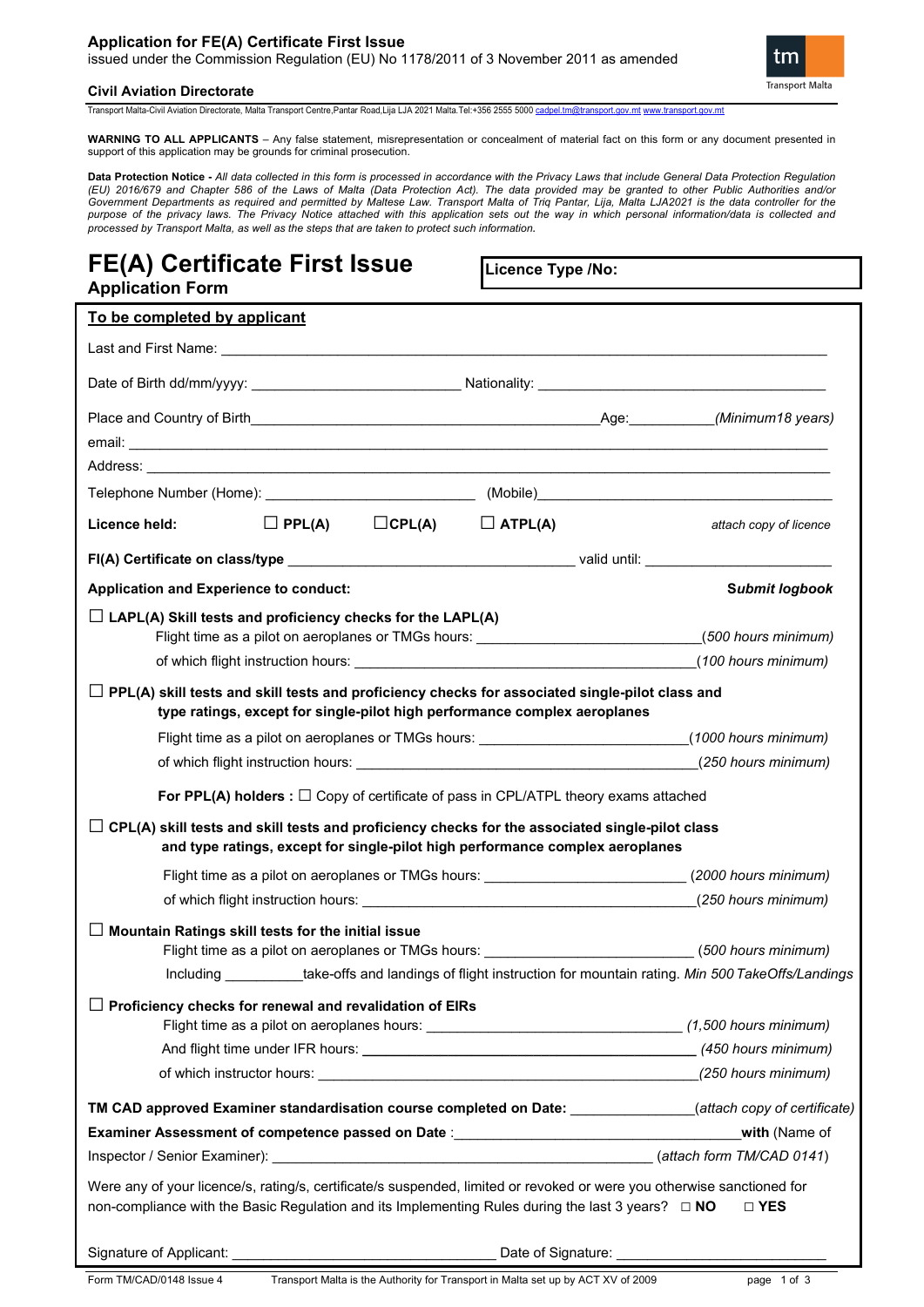Transport Malta-Civil Aviation Directorate, Malta Transport Centre,Pantar Road,Lija LJA 2021 Malta.Tel:+356 2555 5000



# **FE(A) Certificate First Issue**

# **Submission Instructions**

# **Documents required: 1.** A copy of the Certificate for the Examiners Standardisation Course. **2.** Log Book showing flight instruction as FI certified by the ATO **3.** Copy of Licence held. **4.** Copy of the FI Certificate. **5.** Copy of Medical Certificate. **6.** Assessment of Competence Form (TM/CAD/0141) **7.** PPL(A) holders applying to conduct PPL(A) skill tests have to submit a copy of the certificate for the CPL/ATPL theory examinations **8.** Copy of your Criminal Record (not older than 3 months) **Office Use Only**  $^{\textcircled{\scriptsize{1}}}$  $\circled{2}$  $\circledS$ 4 ග  $\circled6$ ⑦ (8)

# **It is important to send all the documents to avoid a delay in the issue of the rating.**

# **Transport Malta – Civil Aviation Directorate Bank Details:**

Bank Name: Bank of Valletta Bank Branch: Naxxar Bank Address: 38, Triq tal-Labour, Naxxar NXR 9020 Bank's BIC Code: VALLMTMT Sort Code: 22013 Account Holder: Transport Malta – Civil Aviation Directorate Account No: 12000580013 IBAN No: MT13VALL 22013 0000 000 12000 5800 13

**Fee**: The applicable fee in the Malta Air Navigation Order / Scheme of Charges on the Transport Malta website has to be submitted with the application.

**Queries**: If you need additional information send an email to [cadpel.tm@transport.gov.mt](mailto:cadpel.tm@transport.gov.mt) to the attention of **Personnel Licensing Section, Transport Malta Civil Aviation Directorate** - giving your contact telephone number.

## Send completed form to:

**Transport Malta - CAD, Personnel Licensing Section, Pantar Road Lija, LJA 2021, Malta**